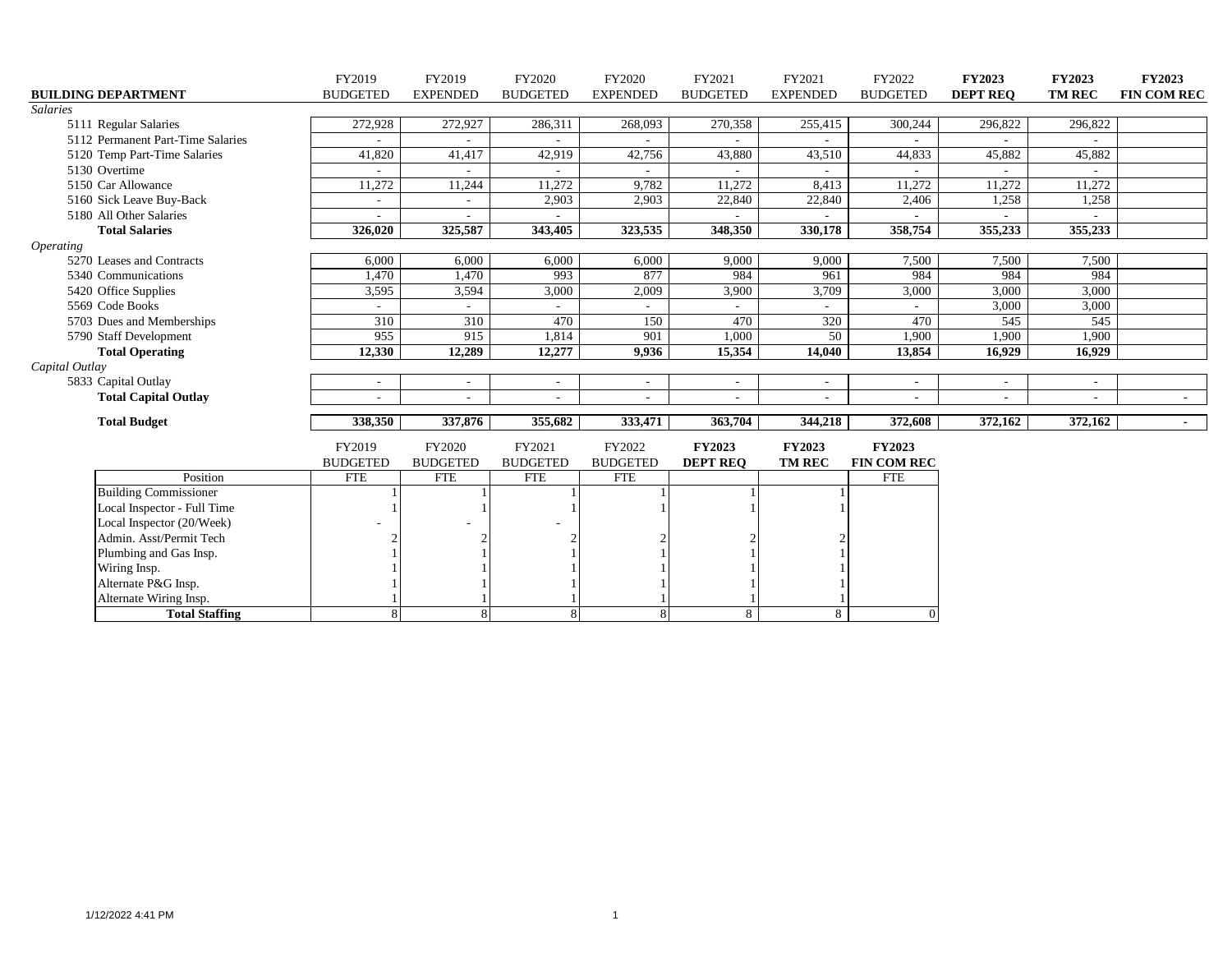#### **FISCAL YEAR 2023 BUILDING DEPARTMENT SALARY INFORMATION TOWN MANAGER RECOMMENDED**

| <b>Name</b>                                 | <b>Position</b>              | Ann. Date              | Grade          | <b>Step</b>    | <b>Base Salary</b> | Longevity %        | Longevity \$       | Wage Def.  | <b>Total Salary</b>  |
|---------------------------------------------|------------------------------|------------------------|----------------|----------------|--------------------|--------------------|--------------------|------------|----------------------|
| Mark Bertonassi                             | <b>Building Commissioner</b> | 6/1/2021               | 10             | 9              | 93,118             |                    |                    |            | 93,118               |
| Mark Bertonassi                             | <b>Building Commissioner</b> | 6/1/2021               | 10             | 10             | 7,922              |                    |                    |            | 7,922                |
| D. McDowell                                 | Admin. Asst/Permit Tech      | 1/1/2022               | B <sub>5</sub> | 3              | 26,499             |                    |                    |            | 26,499               |
| D. McDowell                                 | Admin. Asst/Permit Tech      | 1/1/2023               | B <sub>5</sub> | $\overline{4}$ | 27,167             |                    |                    |            | 27,167               |
| N. O'Keefe                                  | Admin. Asst/Permit Tech      | 9/13/2004              | B <sub>5</sub> | 10             | 63,557             |                    | 2,200              |            | 65,757               |
| <b>Robert Scott</b>                         | Local Bldg Insp              | 4/20/2021              | $\tau$         | 8              | 61,438             |                    |                    |            | 61,438               |
| <b>Robert Scott</b>                         | Local Bldg Insp              | 4/20/2021              | $\tau$         | 9              | 14.921             |                    |                    |            | 14,921               |
| <b>Total Regular Salaries</b>               |                              |                        |                |                | 294,622            | $\sim$             | 2,200              | ÷.         | 296,822              |
| <b>Permanent Part Time Salaries</b>         |                              |                        |                |                |                    |                    |                    |            |                      |
| <b>Name</b>                                 | <b>Position</b>              | Ann. Date              | Grade          | <b>Step</b>    | <b>Base Salary</b> | Longevity %        | Longevity \$       | Wage Def.  | <b>Total Salary</b>  |
| <b>Total Permanent Part Time Salaries</b>   |                              |                        |                |                |                    |                    |                    |            |                      |
|                                             |                              |                        |                |                |                    |                    |                    |            |                      |
| <b>Temporary Part Time Salaries</b><br>Name | <b>Position</b>              | Ann. Date              | Grade          | <b>Step</b>    | <b>Base Salary</b> | Weeks              | Longevity \$       | Wage Def.  | <b>Total Salary</b>  |
| P. Wild                                     | Plumbing and Gas Insp.       | 2/8/2007               | D              |                | 435                | 52                 |                    |            | 22,723               |
| H. Sullivan                                 | Wiring Insp.                 | 10/7/2002              | D              |                | 435                | 52                 |                    |            | $\overline{22,723}$  |
| A. Aurilio                                  | Alternate P&G Insp.          | 9/30/2013              | ${\bf D}$      |                | 109                | $\overline{2}$     | $\overline{D}$ ays |            | 218                  |
| R. Bagni                                    | Alternate Wiring Insp.       | 2/22/2010              | D              |                | 109                | $\overline{2}$     | *Days              |            | 218                  |
| <b>Total Temporary Part Time Salaries</b>   |                              |                        |                |                |                    |                    |                    |            | 45,882               |
|                                             |                              |                        |                |                |                    |                    |                    |            |                      |
| <b>Overtime</b>                             |                              |                        |                |                |                    |                    |                    |            |                      |
| <b>Name</b>                                 | <b>Position</b>              |                        |                |                | Amount             |                    |                    |            | <b>Total Benefit</b> |
|                                             |                              |                        |                |                | $\sim$             |                    |                    |            |                      |
| <b>Total Overtime</b>                       |                              |                        |                |                |                    |                    |                    |            |                      |
| Car Allowance                               |                              |                        |                |                |                    |                    |                    |            |                      |
| <b>Name</b>                                 | <b>Position</b>              |                        |                |                | Per/Month          | # Months           |                    |            | <b>Total Benefit</b> |
| M. Bertonassi                               | <b>Building Commissioner</b> |                        |                |                | 300                | 12                 |                    |            | 3,600                |
| P. Wild                                     | Plumbing and Gas Insp.       |                        |                |                |                    |                    | 39                 | 52         | 2,036                |
| H. Sullivan                                 | Wiring Insp.                 |                        |                |                |                    |                    | 39                 | 52         | 2,036                |
| <b>Robert Scott</b>                         | Local Bldg Insp              |                        |                |                | 300                | 12                 |                    |            | 3,600                |
| <b>Total Car Allowance</b>                  |                              |                        |                |                |                    |                    |                    |            | 11,272               |
|                                             |                              |                        |                |                |                    |                    |                    |            |                      |
| <b>Sick Leave Buy Back</b>                  | <b>Position</b>              |                        |                |                |                    |                    |                    |            | <b>Total Benefit</b> |
| <b>Name</b>                                 |                              | <b>Retirement Date</b> |                |                | # of Days          | <b>Annual Sal.</b> | <b>Weekly Sal.</b> | Daily Sal. |                      |
| N. O'Keefe                                  | Permit Technician            | Sick Leave Incentive   |                |                | 5                  |                    |                    | 252        | 1,258                |
| <b>Total Sick Leave Buy-Back</b>            |                              |                        |                |                |                    |                    |                    |            | 1,258                |
| <b>All Other Salaries</b>                   |                              |                        |                |                |                    |                    |                    |            |                      |
|                                             |                              |                        |                |                | A mount            |                    |                    |            | Total                |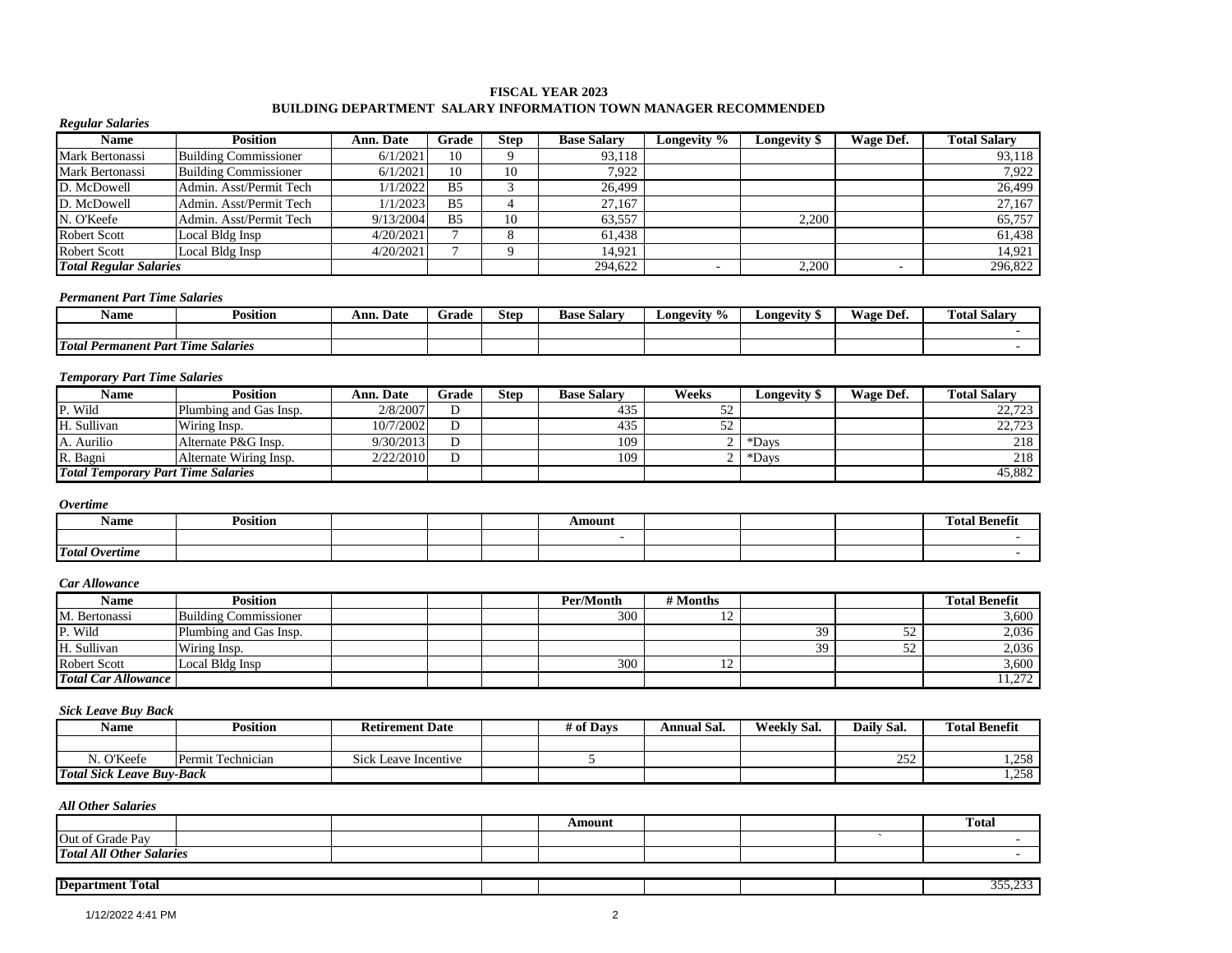### **FISCAL YEAR 2023 BUILDING DEPARTMENT SALARY INFORMATION DEPARTMENT REQUEST**

| <b>Position</b>                                       | <b>Ann. Date</b>                                                                                                                     | Grade           | <b>Step</b>    | <b>Base Salary</b> | Longevity %              | <b>Longevity</b> \$ | Wage Def.             | <b>Total Salary</b>              |
|-------------------------------------------------------|--------------------------------------------------------------------------------------------------------------------------------------|-----------------|----------------|--------------------|--------------------------|---------------------|-----------------------|----------------------------------|
| <b>Building Commissioner</b>                          | 6/1/2021                                                                                                                             | 10              | 9              | 93,118             |                          |                     |                       | 93,118                           |
| <b>Building Commissioner</b>                          | 6/1/2021                                                                                                                             | 10              |                | 7,922              |                          |                     |                       | 7,922                            |
| Admin. Asst/Permit Tech                               | 1/1/2022                                                                                                                             | $\overline{B5}$ | 3              | 26.499             |                          |                     |                       | 26,499                           |
| Admin. Asst/Permit Tech                               | 1/1/2023                                                                                                                             | B <sub>5</sub>  | $\overline{4}$ | 27.167             |                          |                     |                       | 27.167                           |
| Admin. Asst/Permit Tech                               |                                                                                                                                      | B <sub>5</sub>  | 10             |                    |                          | 2,200               |                       | 65,757                           |
| Local Bldg Insp                                       | 4/20/2021                                                                                                                            | $\overline{7}$  | 8              | 61,438             |                          |                     |                       | 61,438                           |
| Local Bldg Insp                                       | 4/20/2021                                                                                                                            | $\overline{7}$  | 9              | 14,921             |                          |                     |                       | 14.921                           |
| <b>Total Regular Salaries</b>                         |                                                                                                                                      |                 |                | 294,622            | $\overline{\phantom{a}}$ | 2,200               |                       | 296,822                          |
| <b>Permanent Part Time Salaries</b>                   |                                                                                                                                      |                 |                |                    |                          |                     |                       |                                  |
| <b>Position</b>                                       | Ann. Date                                                                                                                            | Grade           | <b>Step</b>    | <b>Base Salary</b> | Longevity %              | Longevity \$        | Wage Def.             | <b>Total Salary</b>              |
|                                                       |                                                                                                                                      |                 |                |                    |                          |                     |                       |                                  |
|                                                       |                                                                                                                                      |                 |                |                    |                          |                     |                       |                                  |
| <b>Temporary Part Time Salaries</b>                   |                                                                                                                                      |                 |                |                    |                          |                     |                       |                                  |
| <b>Position</b>                                       | Ann. Date                                                                                                                            | Grade           |                | <b>Base Salary</b> | Weeks                    |                     |                       | <b>Total Salary</b>              |
|                                                       | 2/8/2007                                                                                                                             | D               |                | 435                |                          |                     |                       | 22,723                           |
|                                                       | 10/7/2002                                                                                                                            | $\overline{D}$  |                | 435                | 52                       |                     |                       | 22,723                           |
|                                                       | 9/30/2013                                                                                                                            | D               |                | 109                |                          | *Days               |                       | 218                              |
|                                                       | 2/22/2010                                                                                                                            | D               |                | 109                | 2                        |                     |                       | 218                              |
| <b>Total Temporary Part Time Salaries</b>             |                                                                                                                                      |                 |                |                    |                          |                     |                       | 45,882                           |
|                                                       |                                                                                                                                      |                 |                |                    |                          |                     |                       |                                  |
|                                                       |                                                                                                                                      |                 |                |                    |                          |                     |                       |                                  |
|                                                       |                                                                                                                                      |                 |                |                    |                          |                     |                       |                                  |
| <b>Position</b>                                       |                                                                                                                                      |                 |                | Amount             |                          |                     |                       | <b>Total Benefit</b>             |
|                                                       |                                                                                                                                      |                 |                | $\sim$             |                          |                     |                       |                                  |
|                                                       |                                                                                                                                      |                 |                |                    |                          |                     |                       |                                  |
|                                                       |                                                                                                                                      |                 |                |                    |                          |                     |                       |                                  |
| <b>Position</b>                                       |                                                                                                                                      |                 |                | Per/Month          | # Months                 |                     |                       | <b>Total Benefit</b>             |
| <b>Building Commissioner</b>                          |                                                                                                                                      |                 |                | 300                | 12                       |                     |                       |                                  |
| Plumbing and Gas Insp.                                |                                                                                                                                      |                 |                |                    |                          | 39                  | $\overline{52}$       |                                  |
| Wiring Insp.                                          |                                                                                                                                      |                 |                |                    |                          | 39                  | $\overline{52}$       |                                  |
| Local Bldg Insp                                       |                                                                                                                                      |                 |                | 300                | 12                       |                     |                       | 3,600<br>2,036<br>2,036<br>3,600 |
| <b>Total Car Allowance</b>                            |                                                                                                                                      |                 |                |                    |                          |                     |                       | 11,272                           |
|                                                       |                                                                                                                                      |                 |                |                    |                          |                     |                       |                                  |
| <b>Sick Leave Buy Back</b><br><b>Position</b>         | <b>Retirement Date</b>                                                                                                               |                 |                | # of Days          | <b>Annual Sal.</b>       | <b>Weekly Sal.</b>  | Daily Sal.            | <b>Total Benefit</b>             |
|                                                       |                                                                                                                                      |                 |                |                    |                          |                     |                       |                                  |
| Permit Technician<br><b>Total Sick Leave Buv-Back</b> | Sick Leave Incentive                                                                                                                 |                 |                | 5                  |                          |                     | 252                   | 1,258                            |
|                                                       | <b>Total Permanent Part Time Salaries</b><br>Plumbing and Gas Insp.<br>Wiring Insp.<br>Alternate P&G Insp.<br>Alternate Wiring Insp. | 9/13/2004       |                | 10<br><b>Step</b>  | 63,557                   | 52<br>$\sqrt{2}$    | Longevity \$<br>*Days | Wage Def.                        |

*All Other Salaries* Amount 1 amount 1 amount 1 amount 1 amount 1 amount 1 amount 1 amount 1 amount 1 amount 1 amount 1 amount 1 amount 1 amount 1 amount 1 amount 1 amount 1 amount 1 amount 1 amount 1 amount 1 amount 1 amount 1 amount 1 amount Out of Grade Pay **but of Grade Pay and Contact Contact Contact Contact Contact Contact Contact Contact Contact Contact Contact Contact Contact Contact Contact Contact Contact Contact Contact Contact Contact Contact Contact** *Total All Other Salaries* - **Department Total** 355,233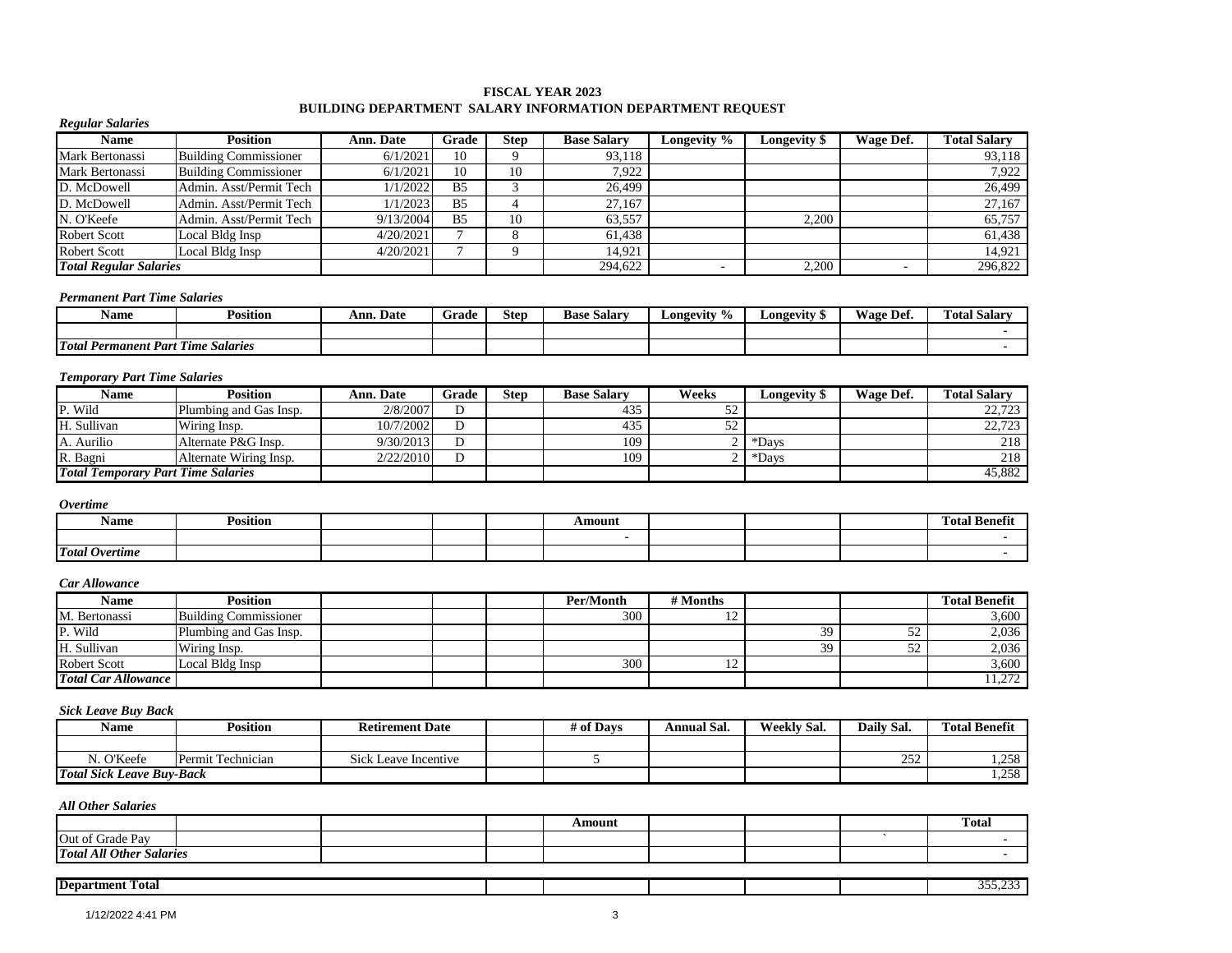#### **FISCAL YEAR 2020 BUILDING DEPARTMENT SALARY INFORMATION**

### *Regular Salaries*

| Name                          | Position                     | <b>Ann. Date</b> | Grade          | <b>Step</b> | <b>Base Salary</b> | Longevity % | <b>Longevity S</b> | Wage Def. | <b>Total Salarv</b> |
|-------------------------------|------------------------------|------------------|----------------|-------------|--------------------|-------------|--------------------|-----------|---------------------|
| Mark Bertonassi               | <b>Building Commissioner</b> | 1/4/2021         | 10             | 10          | 98,680             |             |                    |           | 98,680              |
| D. Cathcart                   | Admin. Asst/Permit Tech      | 10/7/2002        | B <sub>5</sub> | 10          | 62,158             |             | 2,100              |           | 64,258              |
| N. O'Keefe                    | Admin. Asst/Permit Tech      | 9/13/2004        | B <sub>5</sub> | 10          | 62.158             |             | 2,100              |           | 64.258              |
| <b>Robert Scott</b>           | Local Bldg Insp              |                  |                |             | 73,048             |             |                    |           | 73,048              |
|                               |                              |                  |                |             |                    |             |                    |           |                     |
| <b>Total Regular Salaries</b> |                              |                  |                |             | 296,044            |             | 4,200              |           | 300,244             |

### *Permanent Part Time Salaries*

| Name                                                          | Position      | Ann. Date | Grade | Step | <b>Base</b><br>Salarv | $\frac{9}{6}$<br>Longevity | Longevity " | <b>Wage Dei.</b> | m<br><b>Fotal Salarv</b> |
|---------------------------------------------------------------|---------------|-----------|-------|------|-----------------------|----------------------------|-------------|------------------|--------------------------|
|                                                               |               |           |       |      |                       |                            |             |                  |                          |
| <b>T</b> otal<br>$\cdot$ <sup>1</sup> Permanent Part 1<br>$-$ | Time Salaries |           |       |      |                       |                            |             |                  |                          |

#### *Temporary Part Time Salaries*

| Name                                      | Position               | Ann. Date | Grade  | <b>Step</b> | <b>Base Salary</b> | Weeks     | Longevity : | Wage Def. | <b>Total Salarv</b> |
|-------------------------------------------|------------------------|-----------|--------|-------------|--------------------|-----------|-------------|-----------|---------------------|
| P. Wild                                   | Plumbing and Gas Insp. | 2/8/2007  | D      |             | 425                | 57<br>ے ر |             |           | 22,204              |
| H. Sullivan                               | Wiring Insp.           | 10/7/2002 | D      |             | 425                | ے ر       |             |           | 22,204              |
| A. Aurilio                                | Alternate P&G Insp.    | 9/30/2013 | D      |             | 106                |           | *Days       |           | 213                 |
| R. Bagni                                  | Alternate Wiring Insp. | 2/22/2010 | D<br>◡ |             | 106                |           | *Days       |           | 213                 |
| <b>Total Temporary Part Time Salaries</b> |                        |           |        |             |                    |           |             |           | 44,833              |

#### *Overtime*

| Name                  | <b>Position</b> |  | Amount |  | --<br>. .<br>l otal |
|-----------------------|-----------------|--|--------|--|---------------------|
|                       |                 |  |        |  |                     |
| <b>Total Overtime</b> |                 |  |        |  |                     |

#### *Car Allowance*

| Name                       | <b>Position</b>              |  | Per/Month | # Months       |    |     | <b>Total Benefit</b> |
|----------------------------|------------------------------|--|-----------|----------------|----|-----|----------------------|
| Cheryl Glover              | <b>Building Commissioner</b> |  | 300       | $\overline{ }$ |    |     | 3,600                |
| P. Wild                    | Plumbing and Gas Insp.       |  |           |                | 39 | ے ت | 2,036                |
| H. Sullivan                | Wiring Insp.                 |  |           |                | 39 | 52  | 2,036                |
| Vacant                     | Local Bldg Insp              |  | 300       | $\overline{1}$ |    |     | 3,600                |
| <b>Total Car Allowance</b> |                              |  |           |                |    |     | 11,272               |

#### *Sick Leave Buy Back*

| Name                             | Position          | <b>Retirement Date</b>    | 4 of Davs | Annual Sal. | Weekly Sal. | Daily Sal. | <b>Total Benefit</b> |
|----------------------------------|-------------------|---------------------------|-----------|-------------|-------------|------------|----------------------|
| Cathcart                         | Permit Technician | Sick<br>: Leave Incentive |           |             |             |            | .203                 |
| N. O'Keefe                       | Permit Technician | Sick<br>: Leave Incentive |           |             |             |            | . 203                |
| <b>Total Sick Leave Buy-Back</b> |                   |                           |           |             |             |            | 2,406                |

### *All Other Salaries*

|                                                   |  | Amount |  | <b>Total</b> |
|---------------------------------------------------|--|--------|--|--------------|
| Out of<br>Grade Pav                               |  |        |  |              |
| <sup>1</sup> U Other Salaries<br><b>Total All</b> |  |        |  |              |

## **Department Total** 358,754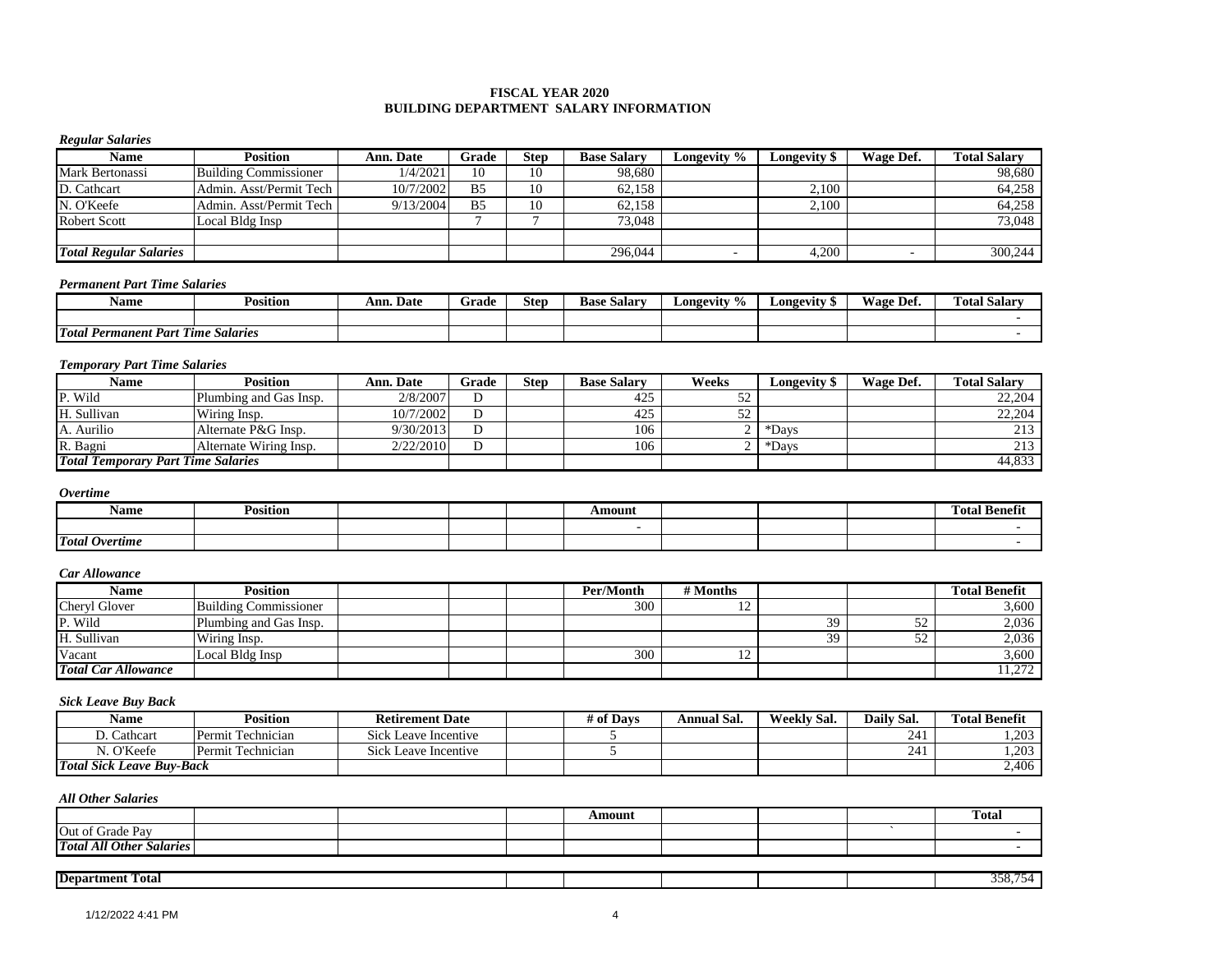#### **FISCAL YEAR 2021 BUILDING DEPARTMENT SALARY INFORMATION**

#### *Regular Salaries*

| Name                          | <b>Position</b>              | Ann. Date | Grade          | Step | <b>Base Salary</b> | Longevity % | Longevity \$ | Wage Def. | <b>Total Salarv</b> |
|-------------------------------|------------------------------|-----------|----------------|------|--------------------|-------------|--------------|-----------|---------------------|
| Ed Johnson                    | <b>Building Commissioner</b> | 1/8/1996  | 10             |      | 91,801             |             | 2,500        | 9.430     | 103,732             |
| D. Cathcart                   | Admin. Asst/Permit Tech      | 10/7/2002 | B <sub>5</sub> | 10   | 60.790             |             | 2.000        |           | 62,790              |
| <b>Robert Scott</b>           | Admin. Asst/Permit Tech      | 9/13/2004 | B <sub>5</sub> | 10   | 60,790             |             | 2.000        |           | 62,790              |
| Vacant                        | Local Bldg Insp              |           |                |      | 41.045             |             |              |           | 41.045              |
|                               |                              |           |                |      |                    |             |              |           |                     |
| <b>Total Regular Salaries</b> |                              |           |                |      | 254,428            |             | 6,500        | 9.430     | 270,358             |

#### *Permanent Part Time Salaries*

| Name                                  | Position                | Ann. Date | Grade | <b>Step</b> | <b>Base</b><br>Salary | $\frac{9}{6}$<br>Longevity | Longevity " | Wage.<br>Def. | $\mathbf{r}$<br>m<br><b>Total Salary</b> |
|---------------------------------------|-------------------------|-----------|-------|-------------|-----------------------|----------------------------|-------------|---------------|------------------------------------------|
|                                       |                         |           |       |             |                       |                            |             |               |                                          |
| <b>Total Permanent Part</b><br>$\sim$ | <b>Salaries</b><br>Time |           |       |             |                       |                            |             |               |                                          |

#### *Temporary Part Time Salaries*

| Name                                      | <b>Position</b>        | Ann. Date | Grade | Step | <b>Base Salary</b> | Weeks     | <b>Longevity \$</b> | Wage Def. | <b>Total Salary</b> |
|-------------------------------------------|------------------------|-----------|-------|------|--------------------|-----------|---------------------|-----------|---------------------|
| P. Wild                                   | Plumbing and Gas Insp. | 2/8/2007  |       |      | 416                | 50<br>ے ر |                     |           | 21.732              |
| H. Sullivan                               | Wiring Insp.           | 10/7/2002 |       |      | 416                | ے ر       |                     |           | 21.732              |
| A. Aurilio                                | Alternate P&G Insp.    | 9/30/2013 |       |      | 104                |           | *Davs               |           | 208                 |
| R. Bagni                                  | Alternate Wiring Insp. | 2/22/2010 |       |      | 104                |           | *Davs               |           | 208                 |
| <b>Total Temporary Part Time Salaries</b> |                        |           |       |      |                    |           |                     |           | 43.880              |

#### *Overtime*

| Name                  | $\cdots$<br>Position |  | Amount |  | -68<br>Total Benefit) |
|-----------------------|----------------------|--|--------|--|-----------------------|
|                       |                      |  |        |  |                       |
| <b>Total Overtime</b> |                      |  |        |  |                       |

#### *Car Allowance*

| Name                       | <b>Position</b>              |  | Per/Month | # Months       |    |                   | <b>Total Benefit</b> |
|----------------------------|------------------------------|--|-----------|----------------|----|-------------------|----------------------|
| Ed Johnson                 | <b>Building Commissioner</b> |  | 300       | $\overline{1}$ |    |                   | 3.600                |
| P. Wild                    | Plumbing and Gas Insp.       |  |           |                |    | 24                | 2,036                |
| H. Sullivan                | Wiring Insp.                 |  |           |                | 30 | $\epsilon$<br>JZ. | 2.036                |
| J. Gynan                   | Local Bldg Insp              |  | 300       | ∸              |    |                   | 3,600                |
| <b>Total Car Allowance</b> |                              |  |           |                |    |                   | 11.272               |

### *Sick Leave Buy Back*

| Name                             | Position              | <b>Retirement Date</b> | # of Davs | Annual Sal. | Weekly Sal. | Daily Sal. | <b>Total Benefit</b> |
|----------------------------------|-----------------------|------------------------|-----------|-------------|-------------|------------|----------------------|
| . Johnson                        | Building Commissioner | Sick Leave Incentive   |           |             |             |            | 20.435               |
| D. Cathcart                      | Permit Technician     | Sick Leave Incentive   |           |             |             | 241        | 1.203                |
| N. O'Keefe                       | Permit Technician     | Sick Leave Incentive   |           |             |             | 241        | 1.203                |
| <b>Total Sick Leave Buv-Back</b> |                       |                        |           |             |             |            | 22,840               |

#### *All Other Salaries*

|                                 |  | Amount |  | <b>Total</b> |
|---------------------------------|--|--------|--|--------------|
| Out of Grade Pay                |  |        |  |              |
| <b>Total All Other Salaries</b> |  |        |  |              |
|                                 |  |        |  |              |
| <b>Department Total</b>         |  |        |  | 348,350      |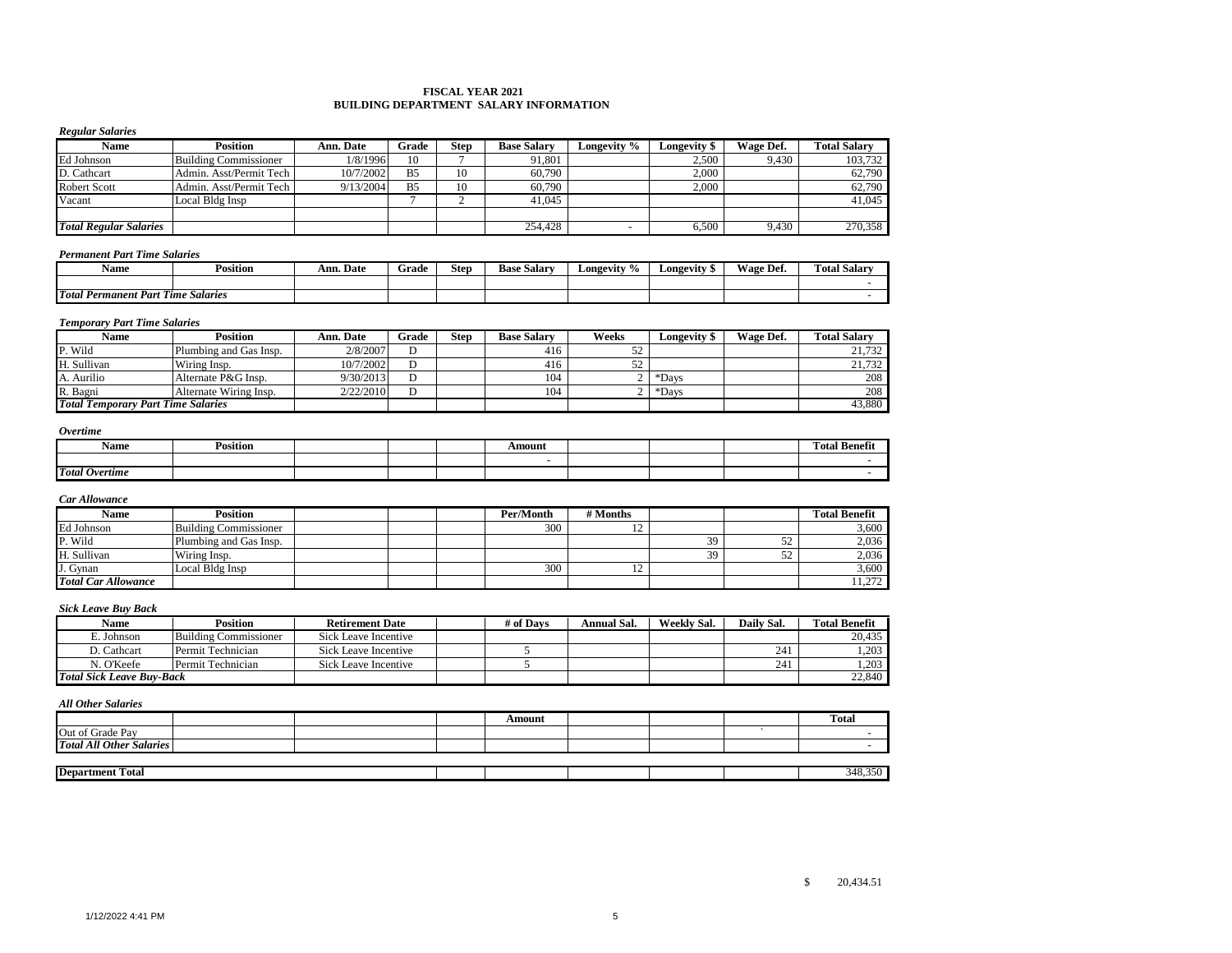### **BUILDING DEPARTMENT OPERATING**

*5270 Leases and Contracts*

| FY2019<br><b>BUDGETED</b>                                                                      | FY2019<br><b>EXPENDED</b> | FY2020<br><b>BUDGETED</b> | FY2020<br><b>EXPENDED</b> | FY2021<br><b>BUDGETED</b> | FY2021<br><b>EXPENDED</b> | FY2022<br><b>BUDGETED</b> | <b>FY2023</b><br><b>DEPT REO</b> | <b>FY2023</b><br><b>TM REC</b> |
|------------------------------------------------------------------------------------------------|---------------------------|---------------------------|---------------------------|---------------------------|---------------------------|---------------------------|----------------------------------|--------------------------------|
| 6,000                                                                                          | 6,000                     | $6.000\,$                 | 6,000                     | 9,000                     | 9,000                     | 7,500                     | 7,500                            | 7,500                          |
| 7,500<br>Annual maintenance fee for PeopleGIS permitting software including online permitting. |                           |                           |                           |                           |                           |                           |                                  |                                |

*Total 5270 Leases and Contracts* 7,500 7,500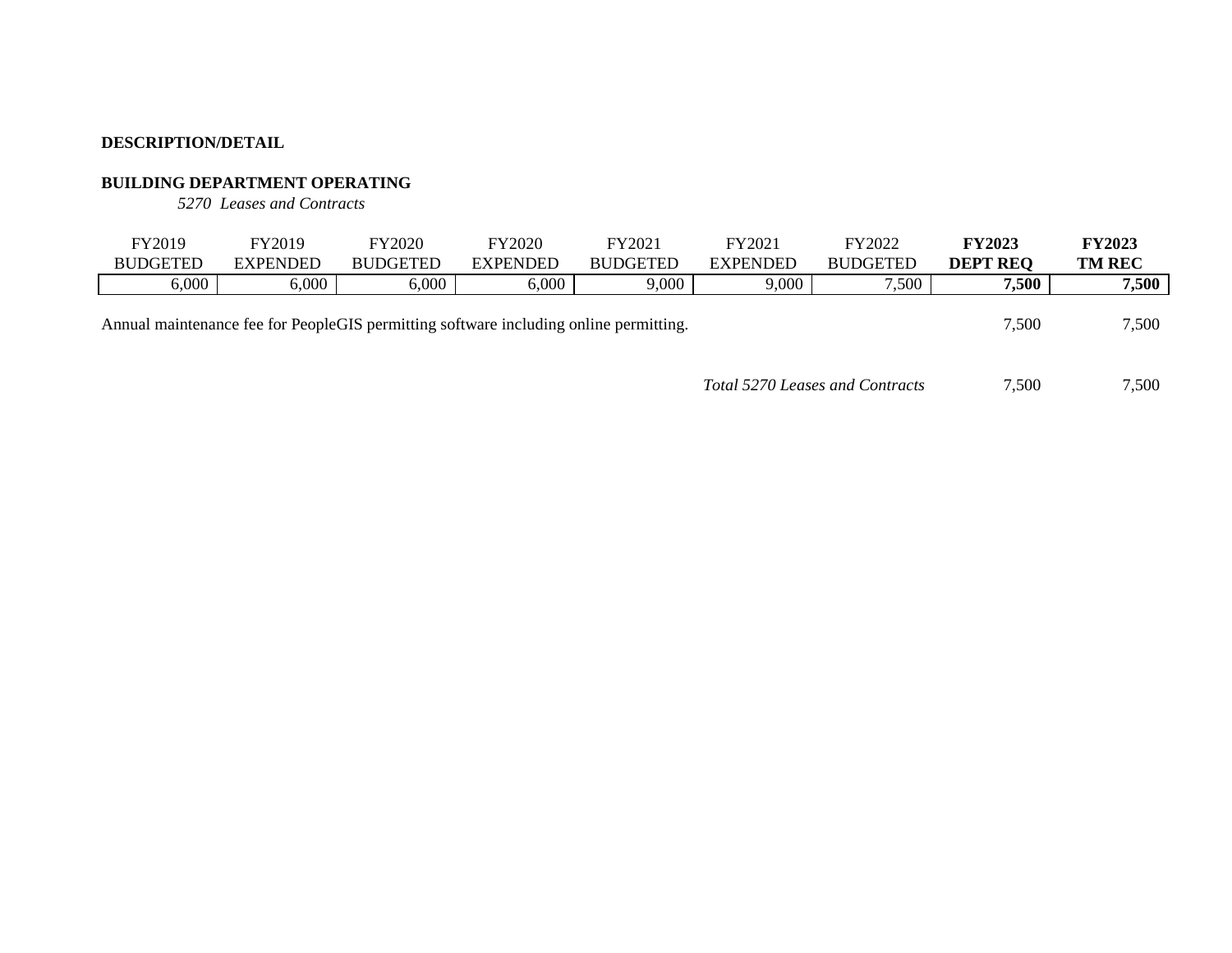### **BUILDING DEPARTMENT OPERATING**

*5340 Communications*

| FY2019          | FY2019                        | FY2020          | Y2020            | FY2021          | FY2021          | FY2022          | <b>FY2023</b>   | <b>FY2023</b> |
|-----------------|-------------------------------|-----------------|------------------|-----------------|-----------------|-----------------|-----------------|---------------|
| <b>BUDGETED</b> | <b>EXPENDED</b>               | <b>BUDGETED</b> | <b>EXPENDED</b>  | <b>BUDGETED</b> | <b>EXPENDED</b> | <b>BUDGETED</b> | <b>DEPT REO</b> | <b>TM REC</b> |
| 1,470           | 170<br>$\cdot$ . T $\prime$ V | 993             | 077<br>$\circ$ / | 984             | 961             | 984             | 984             | 984           |
|                 |                               |                 |                  |                 |                 |                 |                 |               |

### **(Building Landlines and Cellphones Moved to Town Hall Budget)**

| (2) Wireless Cards for Tablets - $$41 x 2 = $82/M \text{onth}$ - Total \$984                  | 984 | 984 |
|-----------------------------------------------------------------------------------------------|-----|-----|
| *Note: We have been charged for text messaged received on one of the Hot Spots.               |     |     |
| Our plan does not cover text so we have overcharges. The increase is to cover any overcharges |     |     |
| Total 5340 Communications:                                                                    | 984 | 984 |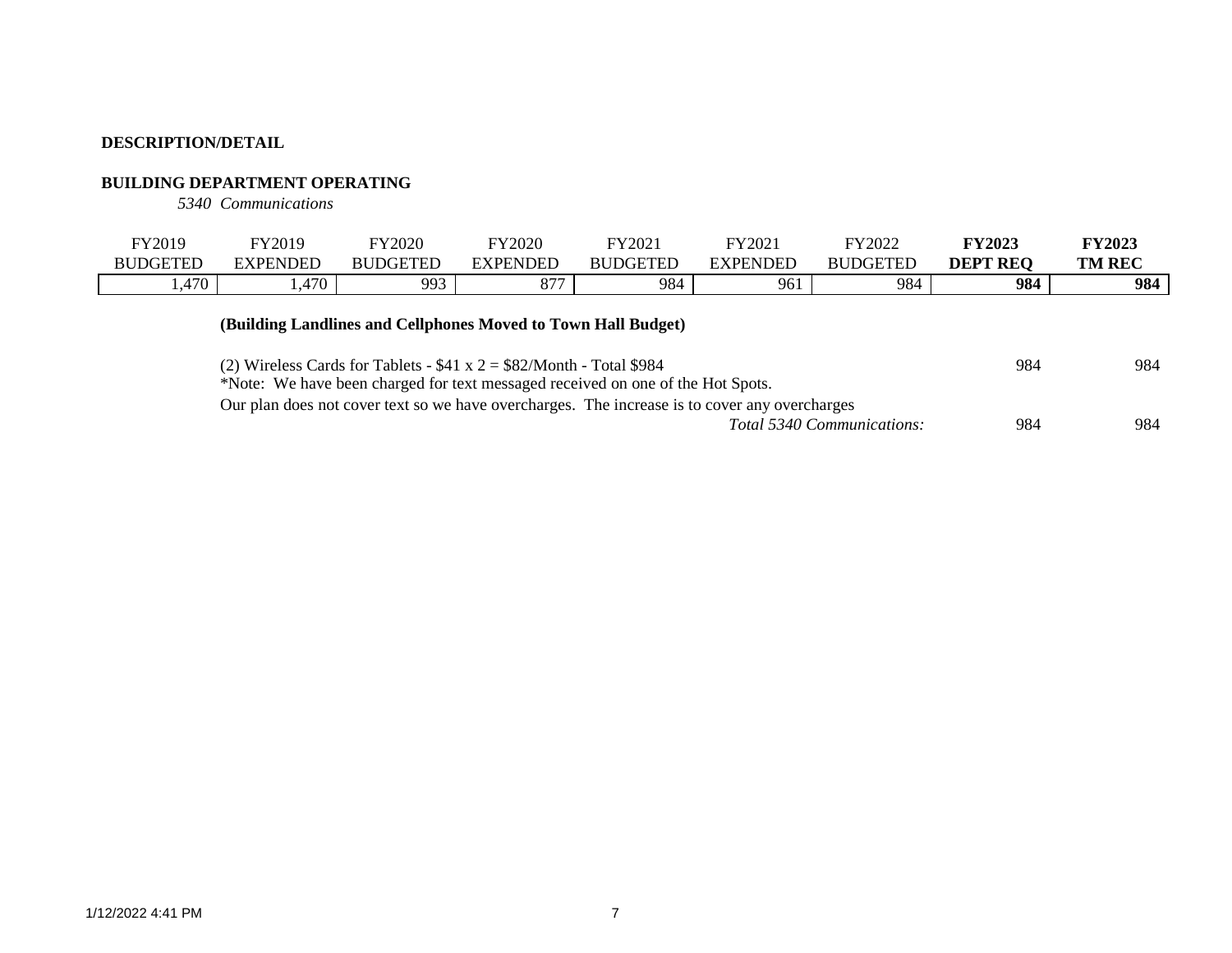## **BUILDING DEPARTMENT OPERATING**

*5420 Office Supplies*

| FY2019          | FY2019      | FY2020          | FY2020  | FY2021          | $E V \cap \Omega$<br>202 | いいつのつつ<br>2022       | <b>FY2023</b>   | <b>FY2023</b> |
|-----------------|-------------|-----------------|---------|-----------------|--------------------------|----------------------|-----------------|---------------|
| <b>BUDGETED</b> | EXPENDED    | <b>BUDGETED</b> | XPENDEL | <b>BUDGETED</b> | <b>EXPENDED</b>          | DGETEE<br><b>BUT</b> | <b>DEPT REQ</b> | <b>TM REC</b> |
| 3,595           | 594<br>ン・ンノ | ,000            | 2,009   | 3,900           | ,709                     | 3,000                | 3,000           | 3,000         |

The only payments that are paid in line item #5420 are to pay for office/printer supplies for the Building Dept. 3,000 3,000 3,000

*Total 5420 Office Supplies:* 3,000 3,000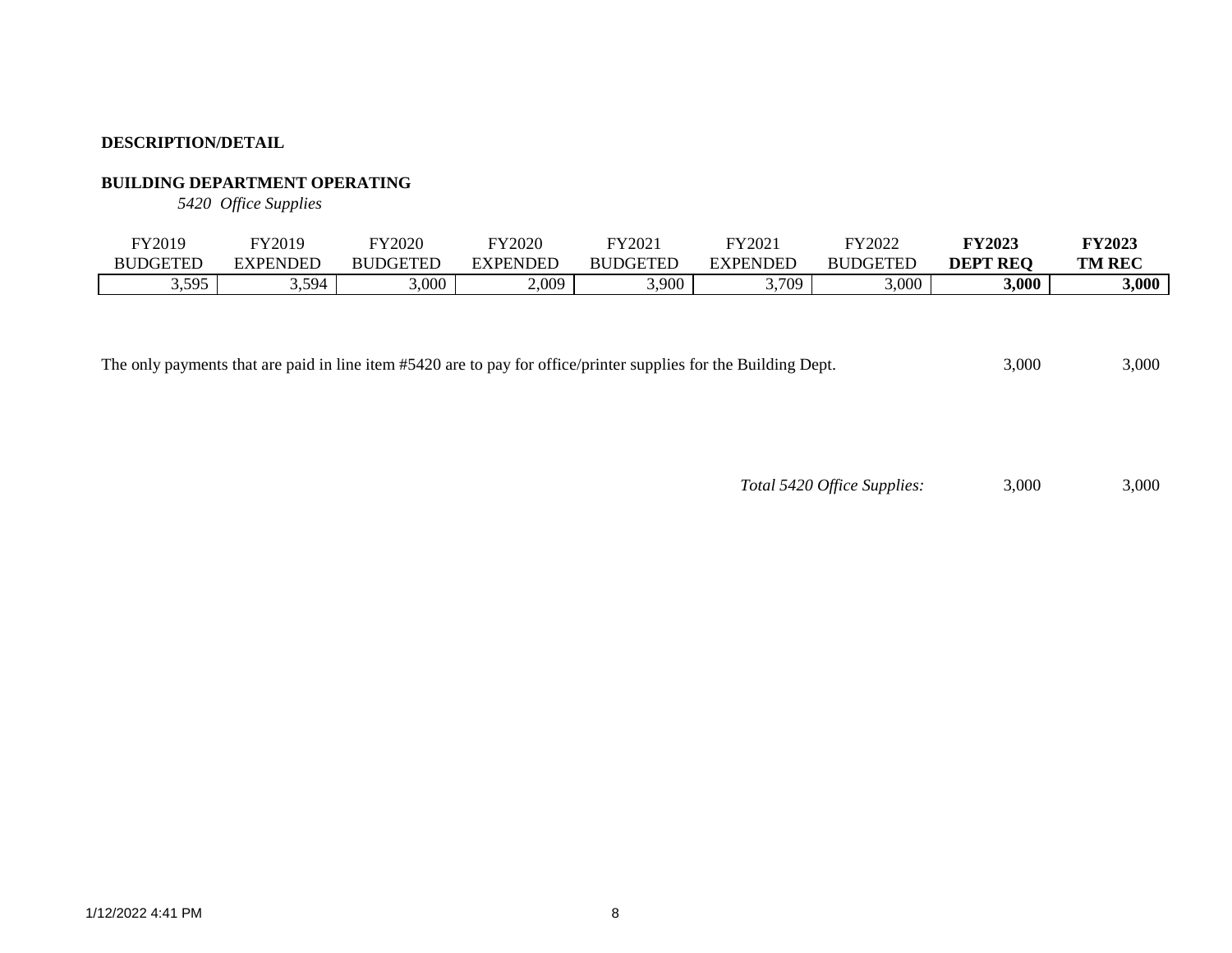### **BUILDING DEPARTMENT OPERATING**

*5569 Cdode books*

| FY2019          | FY2019   | FY2020          | FY2020   | FY2021          | FY2021          | FY2022                   | <b>FY2023</b>   | <b>FY2023</b> |
|-----------------|----------|-----------------|----------|-----------------|-----------------|--------------------------|-----------------|---------------|
| <b>BUDGETED</b> | EXPENDED | <b>BUDGETED</b> | EXPENDED | <b>BUDGETED</b> | <b>EXPENDED</b> | <b>BUDGETED</b>          | <b>DEPT REO</b> | <b>TM REC</b> |
|                 | $\sim$   |                 |          |                 | -               | $\overline{\phantom{0}}$ | 3,000           | 3,000         |

Update Building Code Books 3,000 3,000

*Total 5569 Code books:* 3,000 3,000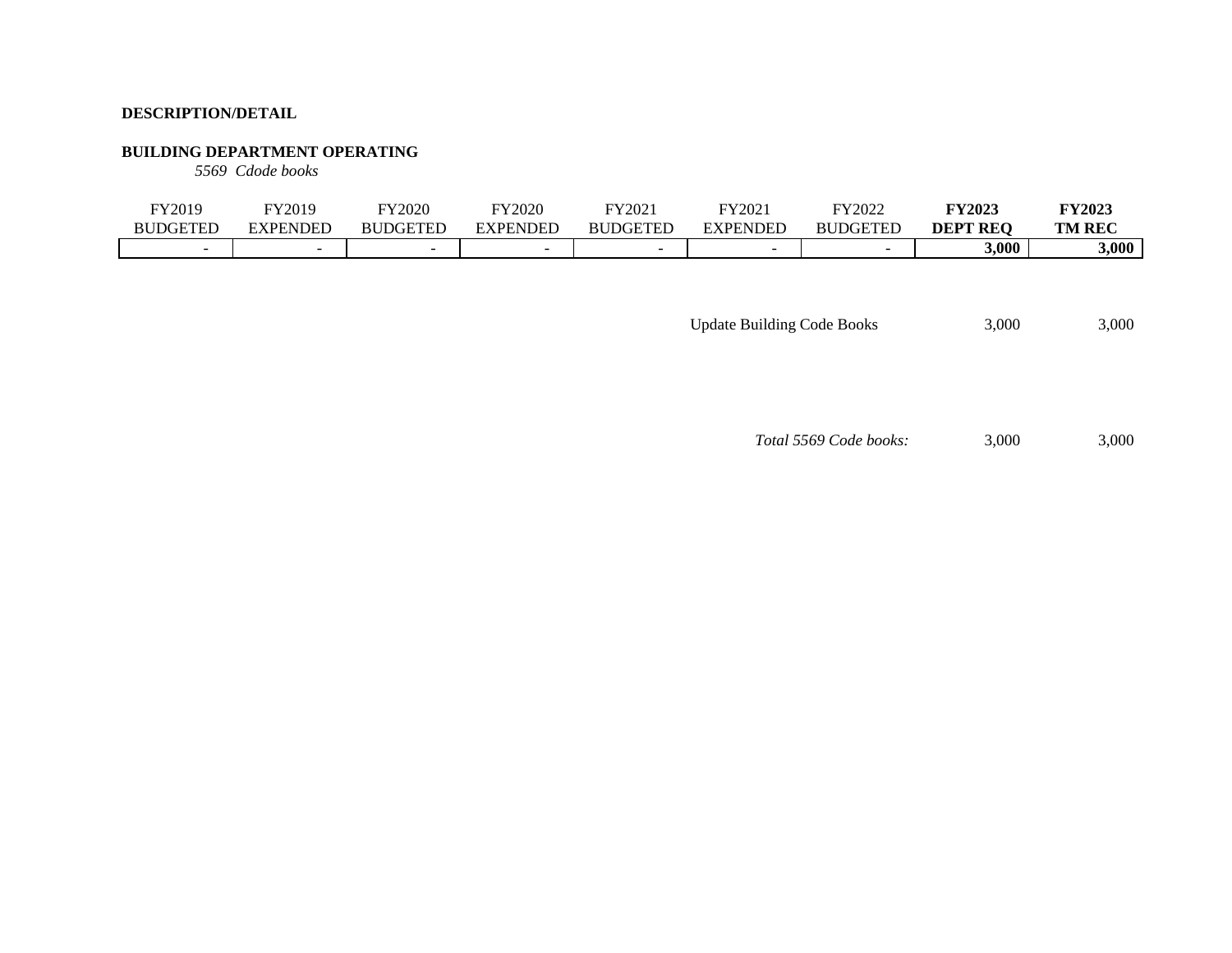### **BUILDING DEPARTMENT OPERATING**

*5703 Dues and Memberships*

| FY2019<br><b>BUDGETED</b>                                                                                                                                                                                                                    | FY2019<br><b>EXPENDED</b> | FY2020<br><b>BUDGETED</b>                                                   | FY2020<br><b>EXPENDED</b> | FY2021<br><b>BUDGETED</b> | FY2021<br><b>EXPENDED</b>        | FY2022<br><b>BUDGETED</b> | <b>FY2023</b><br><b>DEPT REQ</b> | <b>FY2023</b><br><b>TM REC</b> |  |
|----------------------------------------------------------------------------------------------------------------------------------------------------------------------------------------------------------------------------------------------|---------------------------|-----------------------------------------------------------------------------|---------------------------|---------------------------|----------------------------------|---------------------------|----------------------------------|--------------------------------|--|
| 310                                                                                                                                                                                                                                          | 310                       | 470                                                                         | 150                       | 470                       | 320                              | 470                       | 545                              | 545                            |  |
|                                                                                                                                                                                                                                              |                           | This line item is used for dues and memberships to the ICC, MBCIA, & NMPGIA |                           |                           |                                  |                           |                                  |                                |  |
|                                                                                                                                                                                                                                              |                           | ICC - International Code Council (Town) - Increased to \$135                |                           |                           |                                  |                           | 135                              | 135                            |  |
| MBCIA - Mass. Building Commissioners & Inspectors Associations (2 Members) - Increased to \$100 x $2 = $200$<br><b>200</b><br>Increased an additional \$100 for MBCIA dues for Local Building Inspector and to cover increased costs of dues |                           |                                                                             |                           |                           |                                  |                           |                                  |                                |  |
|                                                                                                                                                                                                                                              |                           |                                                                             |                           |                           |                                  |                           | 50                               | 50                             |  |
| NMPGIA - Northeastern Mass. Plumbing & Gas Inspectors Associations - \$50<br>ICC Certifications - \$160<br>160                                                                                                                               |                           |                                                                             |                           |                           |                                  |                           |                                  |                                |  |
|                                                                                                                                                                                                                                              |                           |                                                                             |                           |                           | Total 5703 Dues and Memberships: |                           | 545                              | 545                            |  |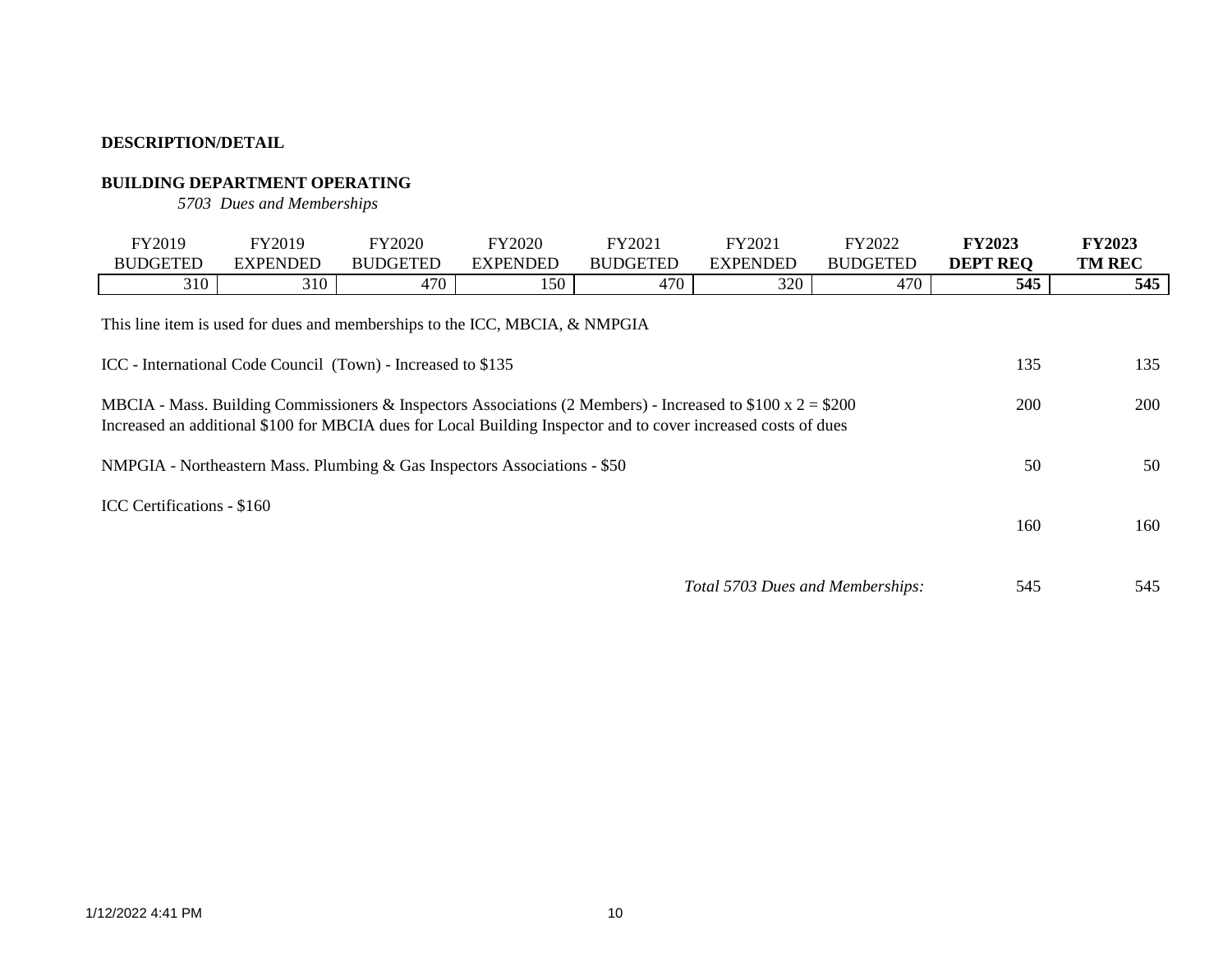### **BUILDING DEPARTMENT OPERATING**

*5790 Staff Development*

| FY2019<br><b>BUDGETED</b>                                                                                                                                                                  | FY2019<br><b>EXPENDED</b> | <b>FY2020</b><br><b>BUDGETED</b>                                           | FY2020<br><b>EXPENDED</b> | FY2021<br><b>BUDGETED</b> | FY2021<br><b>EXPENDED</b> | FY2022<br><b>BUDGETED</b> | <b>FY2023</b><br><b>DEPT REQ</b> | <b>FY2023</b><br><b>TM REC</b> |
|--------------------------------------------------------------------------------------------------------------------------------------------------------------------------------------------|---------------------------|----------------------------------------------------------------------------|---------------------------|---------------------------|---------------------------|---------------------------|----------------------------------|--------------------------------|
| 955                                                                                                                                                                                        | 915                       | 1,814                                                                      | 901                       | 000.                      | 50                        | 1,900                     | 1,900                            | 1,900                          |
| This line item is used for continuing education for the Building and Plumbing Inspectors.<br>Note: Continued Education is required by code.<br>Annual Conference for Building Commissioner |                           | MBCIA Monthly Meeting Costs Increased from \$35 to \$40 x $2 = $80/$ month |                           |                           |                           |                           | 1,900                            | .900                           |

Note: Increased \$500 to cover monthly meeting costs for Local Inspector and increased meeting costs.

| Total 5790 Staff Development: | 1,900 | 1,900 |
|-------------------------------|-------|-------|
|-------------------------------|-------|-------|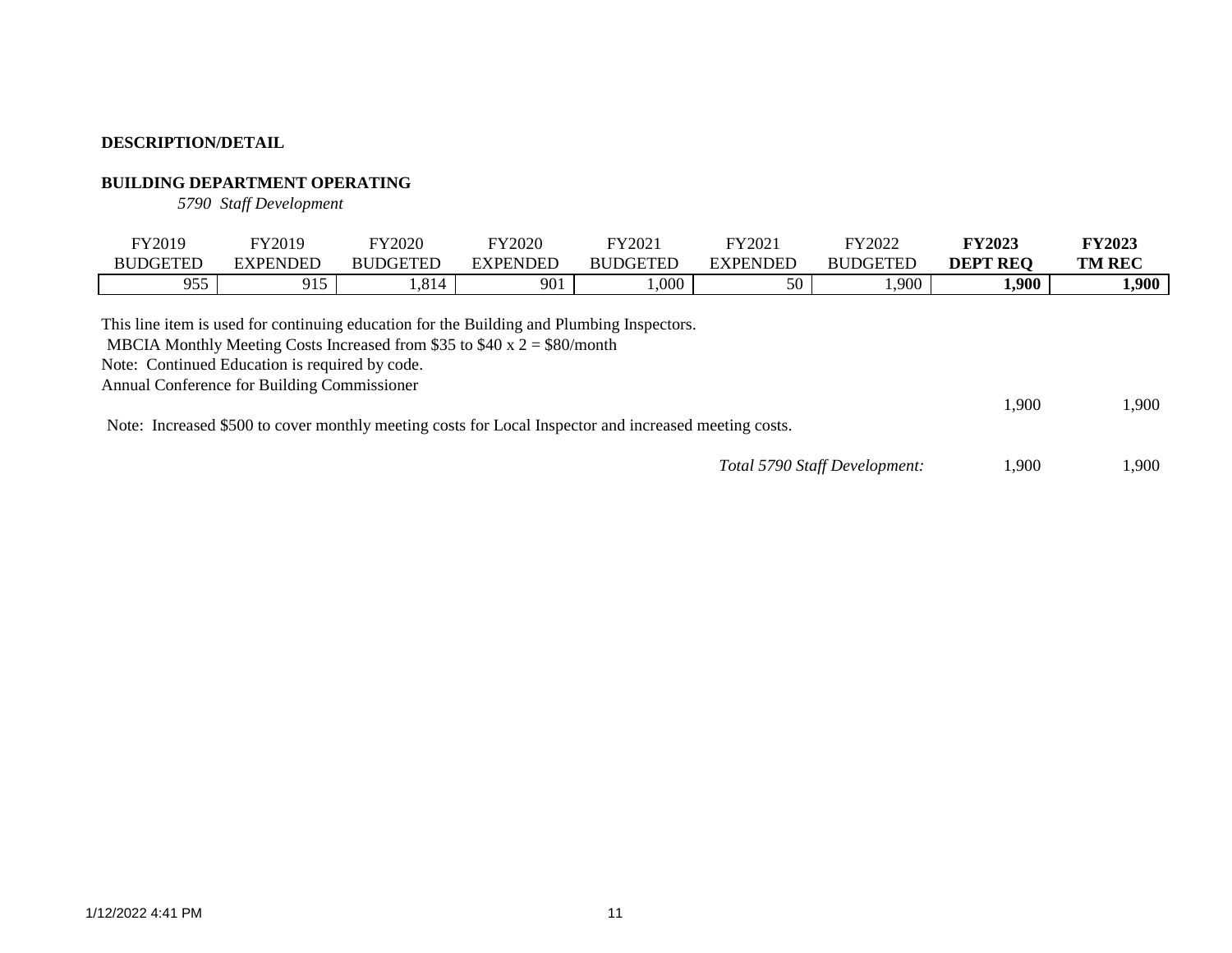### **BUILDING DEPARTMENT**

*5805 Capital Outlay*

| FY2019          | FY2019          | FY2020                   | <b>FY2020</b>            | FY2021          | FY2021          | FY2022               | <b>FY2023</b>      | <b>FY2023</b> |
|-----------------|-----------------|--------------------------|--------------------------|-----------------|-----------------|----------------------|--------------------|---------------|
| <b>BUDGETED</b> | <b>EXPENDED</b> | <b>BUDGETED</b>          | <b>EXPENDED</b>          | <b>BUDGETED</b> | <b>EXPENDED</b> | <b>DGETED</b><br>BUr | DEPT<br><b>REO</b> | <b>TM REC</b> |
|                 |                 | $\overline{\phantom{0}}$ | $\overline{\phantom{0}}$ |                 |                 |                      |                    |               |

*Total 5833 Capital Outlay:* - -